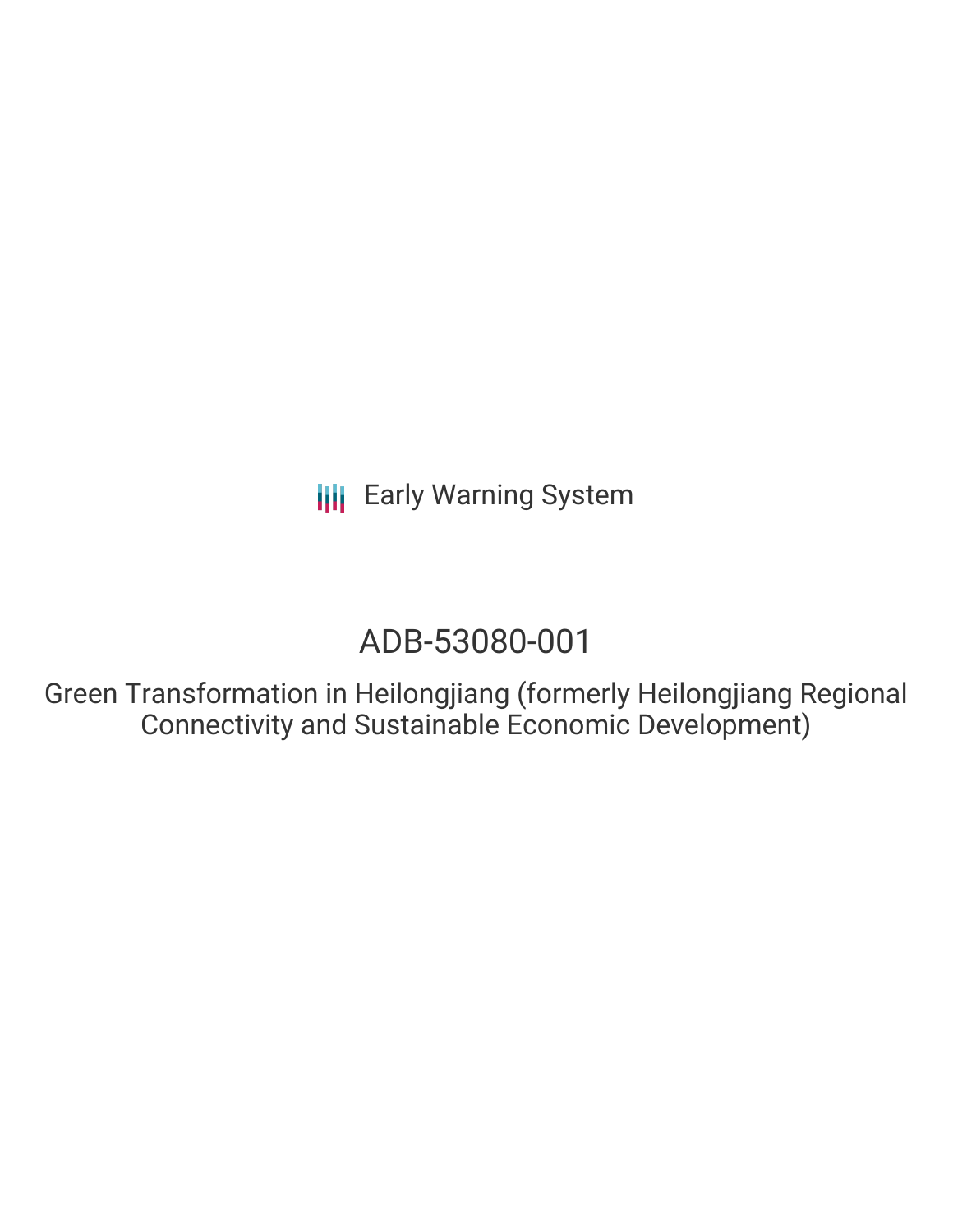

Green Transformation in Heilongjiang (formerly Heilongjiang Regional Connectivity and Sustainable Economic Development)

### **Quick Facts**

| <b>Countries</b>               | China                                                                |
|--------------------------------|----------------------------------------------------------------------|
| <b>Specific Location</b>       | Nation-wide, Heilongjiang                                            |
| <b>Financial Institutions</b>  | Asian Development Bank (ADB)                                         |
| <b>Status</b>                  | Proposed                                                             |
| <b>Bank Risk Rating</b>        | A                                                                    |
| <b>Borrower</b>                | People's Republic of China                                           |
| <b>Sectors</b>                 | Energy, Finance, Industry and Trade, Transport, Water and Sanitation |
| <b>Investment Type(s)</b>      | Loan                                                                 |
| <b>Investment Amount (USD)</b> | \$150.00 million                                                     |
| <b>Loan Amount (USD)</b>       | \$150.00 million                                                     |
| <b>Project Cost (USD)</b>      | \$150.00 million                                                     |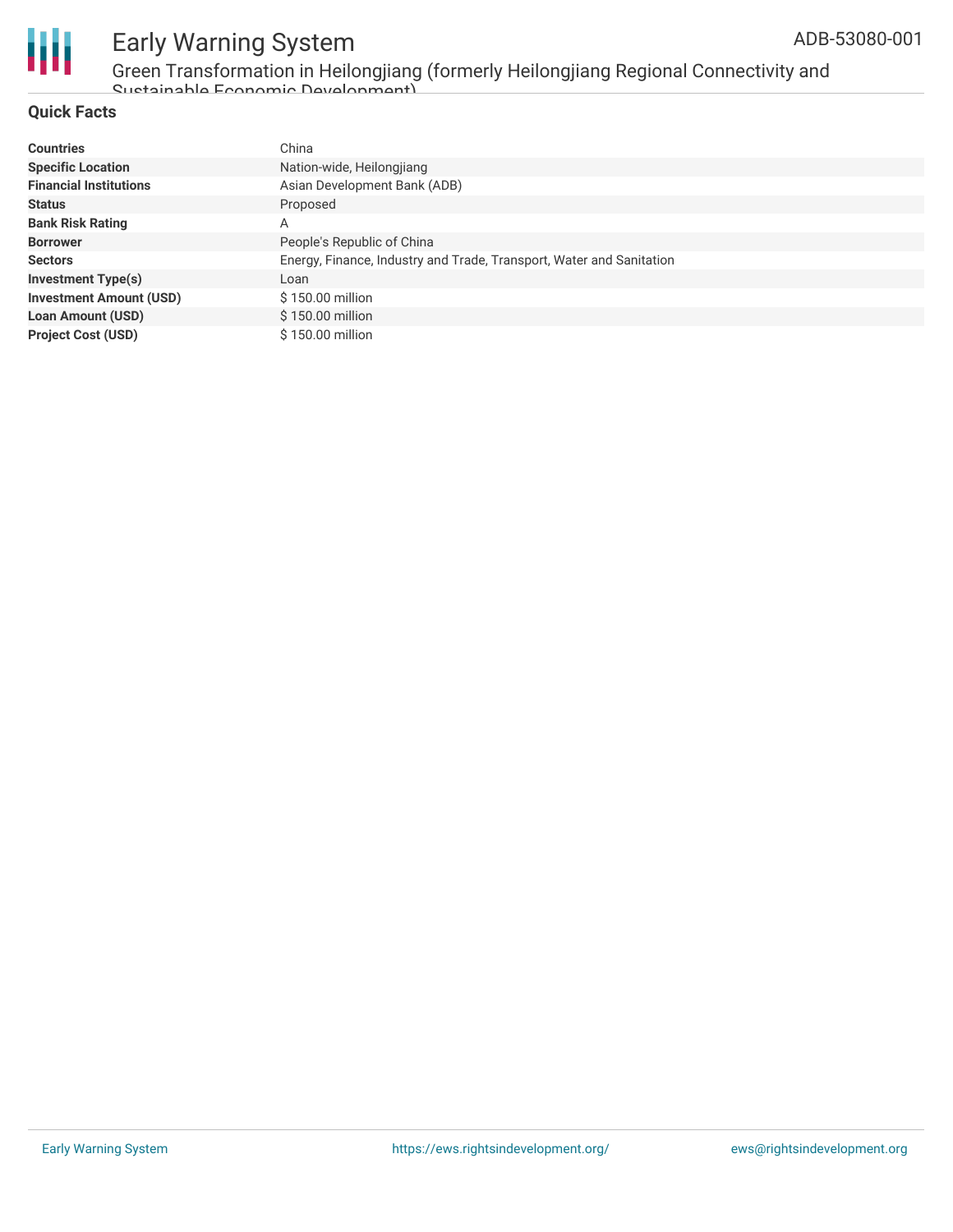

### Early Warning System Green Transformation in Heilongjiang (formerly Heilongjiang Regional Connectivity and

Sustainable Economic Development)

### **Project Description**

According to the bank document, the project aims to strengthen the economic integration between Heilongjiang and the Northeast Asia economic zone (Mongolia, China, Russia, Japan, and the Korean Peninsula) in order to achieve the sustainable economic growth and environmental improvement (13th Five Year Plan) and to increase mutual benefit, accelerate economic growth and promote sustainable development in Northeast Asia and in particular the Greater Tumen Region.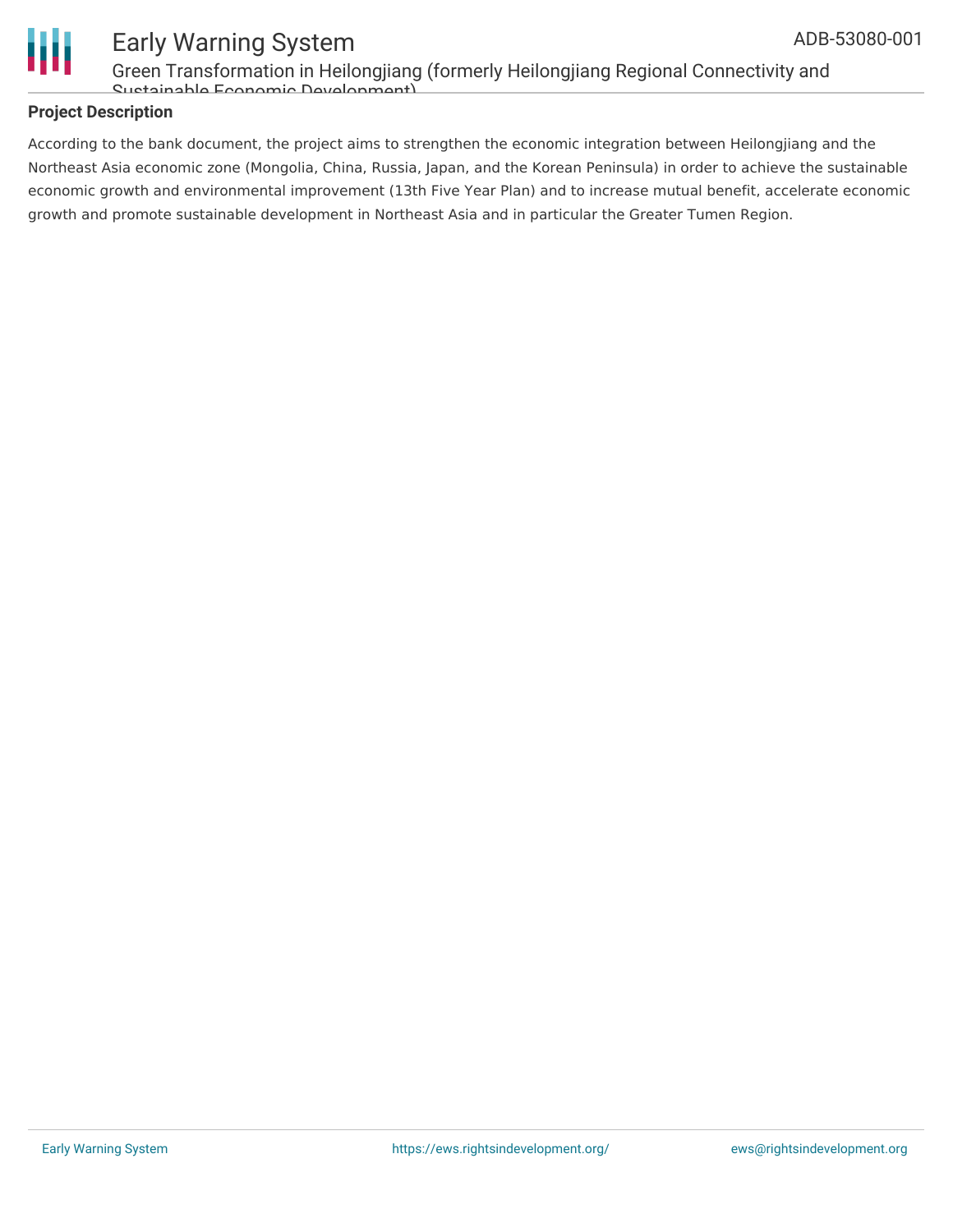

Green Transformation in Heilongjiang (formerly Heilongjiang Regional Connectivity and Sustainable Economic Development)

### **Investment Description**

Asian Development Bank (ADB)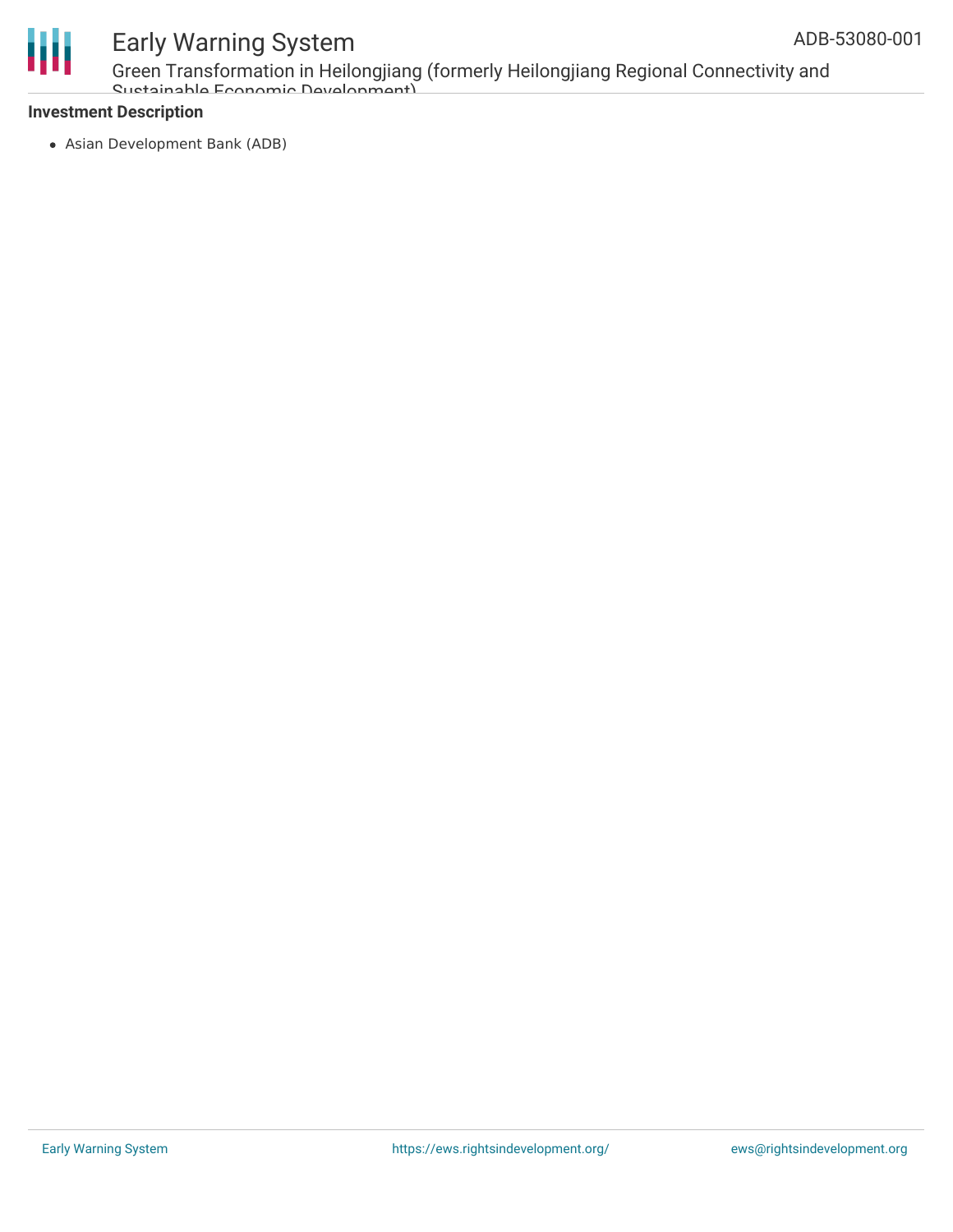

Green Transformation in Heilongjiang (formerly Heilongjiang Regional Connectivity and Sustainable Economic Development)

### **Contact Information**

### **Executing Agencies**

### **Heilongjiang Province**

Heilongjiang Provincial Planning Comm. Foreign Investment Division No 146 Jianshe Street, Nangang District, Harbin city, Heilongjiang Province, PRC

### **ACCOUNTABILITY MECHANISM OF ADB**

The Accountability Mechanism is an independent complaint mechanism and fact-finding body for people who believe they are likely to be, or have been, adversely affected by an Asian Development Bank-financed project. If you submit a complaint to the Accountability Mechanism, they may investigate to assess whether the Asian Development Bank is following its own policies and procedures for preventing harm to people or the environment. You can learn more about the Accountability Mechanism and how to file a complaint at: http://www.adb.org/site/accountability-mechanism/main